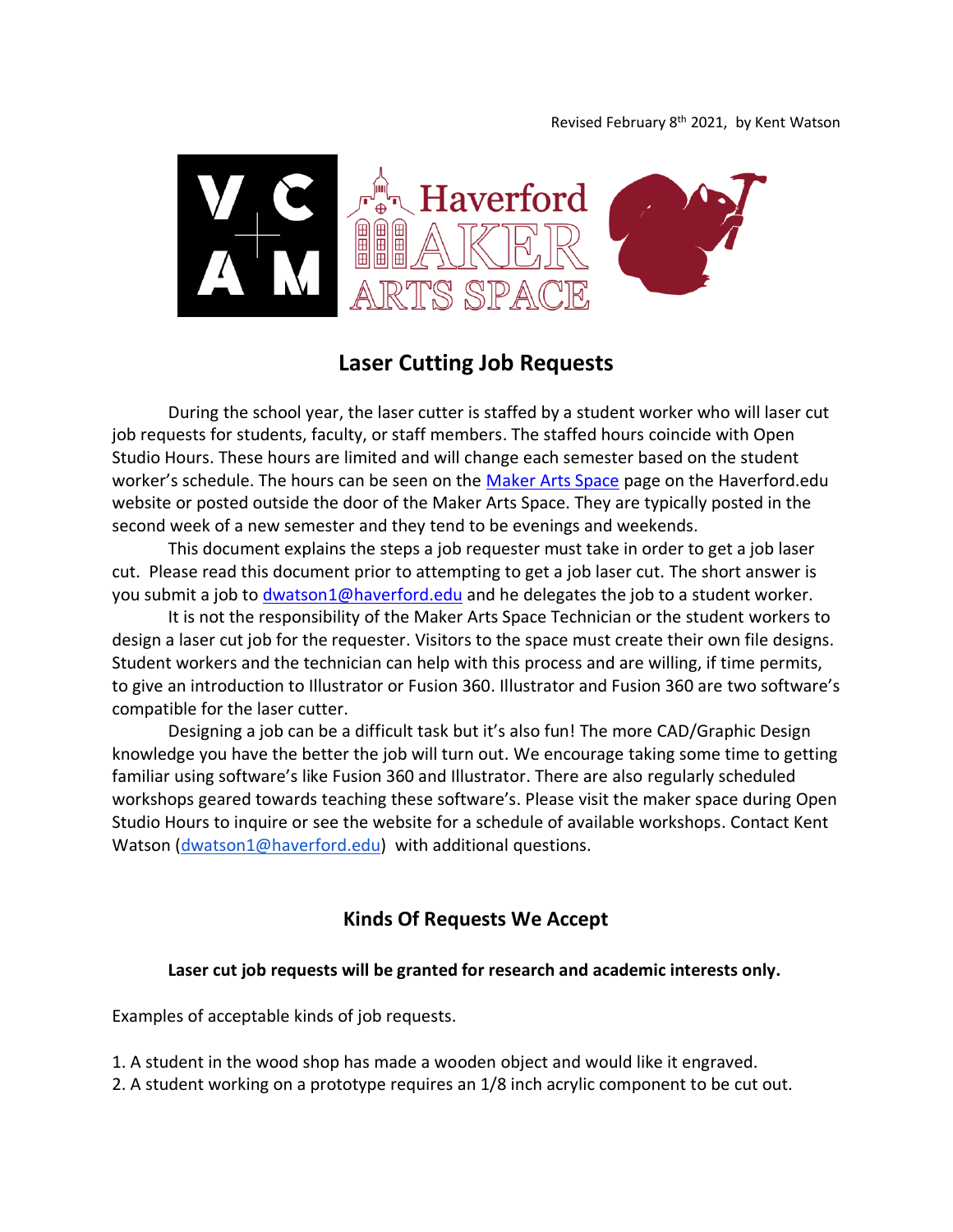3. A student interested in Haverford Innovations Programs would like to create laser cut business cards.

4. A student or staff or faculty wishes to learn how to use the laser cutter.

### **There are many more acceptable requests. Truthfully most jobs are acceptable. We just want to avoid someone running a small engraving business out of the maker space**.

The Maker Arts Space reserves the right to deny certain requests if they are offensive, will not work, might be dangerous, or are too time consuming. But, we usually say, 'Sure!' to most things.

## **Is It Free?**

It is a free service to run the machine, however materials are limited and, depending on the time of the year, might run out. To ensure a job can be done we suggest that materials be supplied by the requester. See below for suitable materials.

# **General Rules For The Laser Cutter:**

- Students may not operate the laser cutter. Only trained personnel may operate this machine. Any student who attempts to operate this machine will lose laser cutting privileges for the remainder of the semester.
- In order to budget time efficiently and reduce errors and re-cuts, students must be present while their files are being cut so they can answer any questions that may arise or to be advised of any CAD work that may be required.
- Visitors getting their jobs laser cut must remain next to the machine and watch the cut through the computer screen (not looking directly at the laser).
- The laser operators cannot correct or draw your files for you.
- Only materials posted on the "Laser Suitable Materials" list (below) may be cut on the lasers.
- Come prepared to your appointment(s).
- Students are required to maintain a high level of respect for the laser operators. Disrespect will result in immediate suspension of laser cutter privileges.

## **Laser Cutter Schedule**

The schedule of the Laser Cutter (coincides with Open Studio Hours) will change every semester and is dependent on Student Worker availability. This schedule is posted on the main page of the Maker Arts Space website. As of March 2019 there are typically 20 hours a week of Open Studio time.

## **About The Laser Cutter**

The Laser Cutter in the Maker Arts Space is a 60 Watt Epilog Fusion M2. It has a cutting bed of 32" X 20" It's a powerful machine but it can't cut through everything. It comfortably cuts through wood and acrylic at 1/8 inch and decently cuts through ¼ inch materials. Beyond that we usually recordmend a different approach.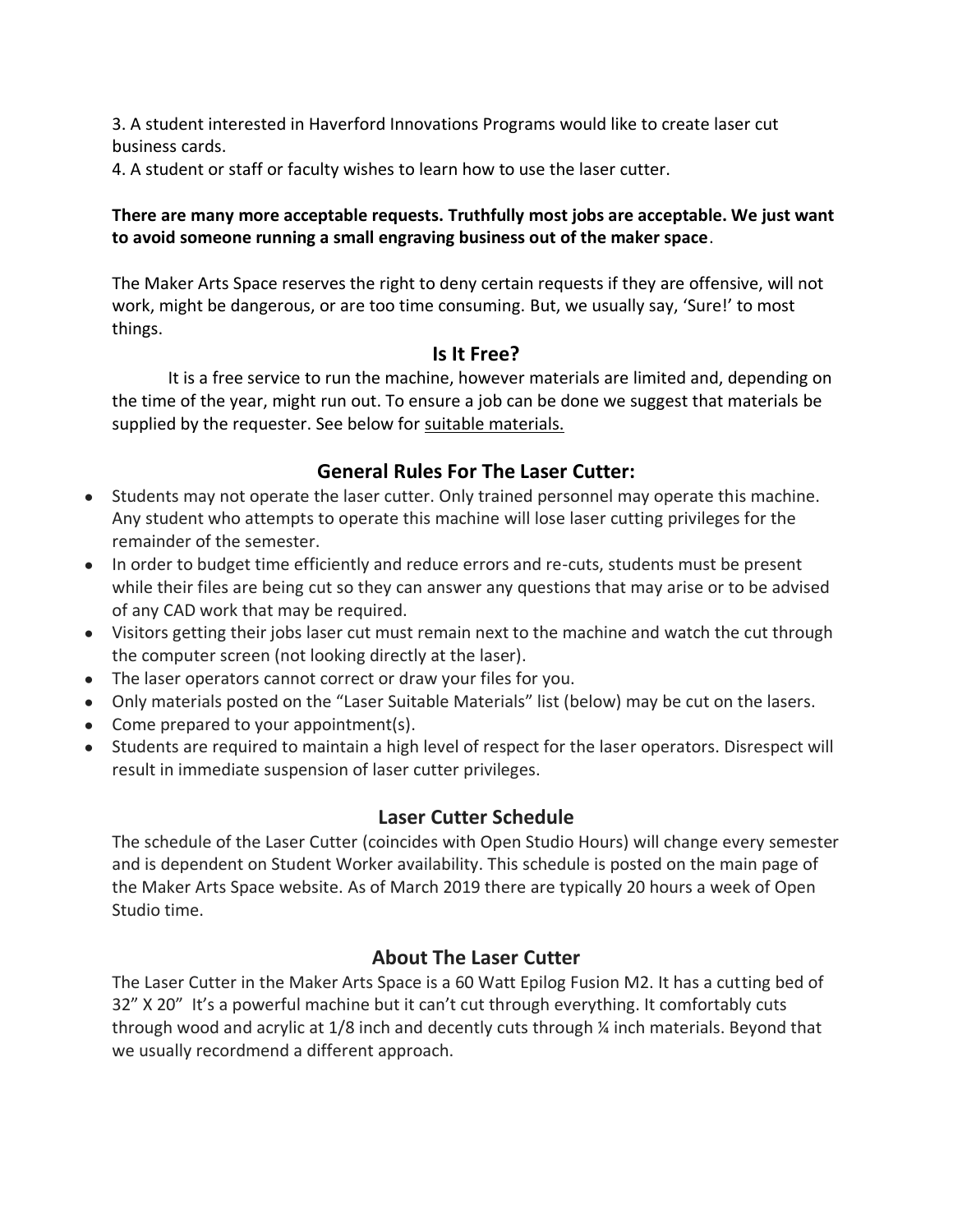## **Suitable Materials For Laser Cutter**

### **Cutting and Etching**

- Acrylic
- Wood-Consult laser room charts for species-specific thicknesses.
- Paper
- Leather
- Mylar
- Matte Board
- Glass
- Stone
- Anodized Metals
- Corian

### **Banned Materials**

- Rubber (All Forms)
- Casting Resins
- Polypropylene
- Polypropylene foam
- Fiberglass
- Coated carbon fiber
- Pressure treated wood
- Polycarbonate
- Any material in the chloride/chlorine family (e.g. PVC-polyvinylchloride)
- Felt
- FoamCore
- Polystyrene
- Polystyrene foam
- Galvanized metal
- Mirrored surfaces
- MDF or LDF
- HDPE (milk bottle plastic)

<https://www.epiloglaser.com/products/fusion-laser-series.htm> (Select Materials for list of material do's and don'ts.)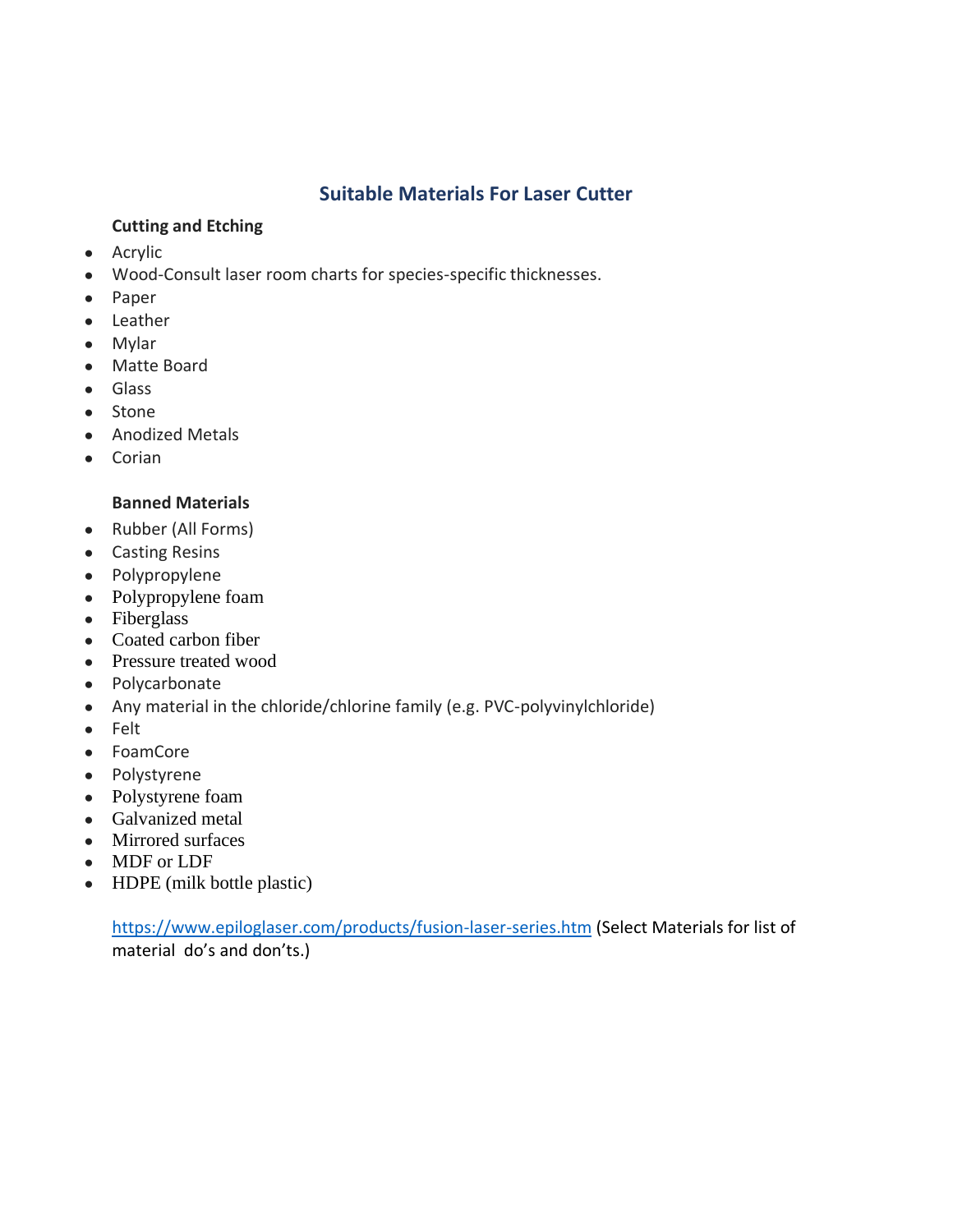### **Creating A File For The Laser Cutter**

Creating a file for a laser cutter requires knowledge of computer design and materials. What material will you be cutting into? Is this job going to cut through the material, cut into the material or engrave the material? How thick is the material? Is the laser cutter powerful enough to cut through that thickness? These decisions have to be made in your design file and you must also convey this information to the laser cutter operator. We are not expecting you to know all this at the start and student workers and the technician will guide you through the process.

There are many ways to prepare a file for a laser cut, some of which might not be covered in this document. If you do not know or are unsure please ask someone in the Maker Arts Space. The student workers and the technician are happy to convey and reiterate this information. There is also information on how to create a file for a laser cutter online. Someone on Youtube has probably already done what you want to do and made a tutorial.

The remainder of this document will briefly mention CAD, raster and vector lines, engraving, laser vector cuts, and Illustrator.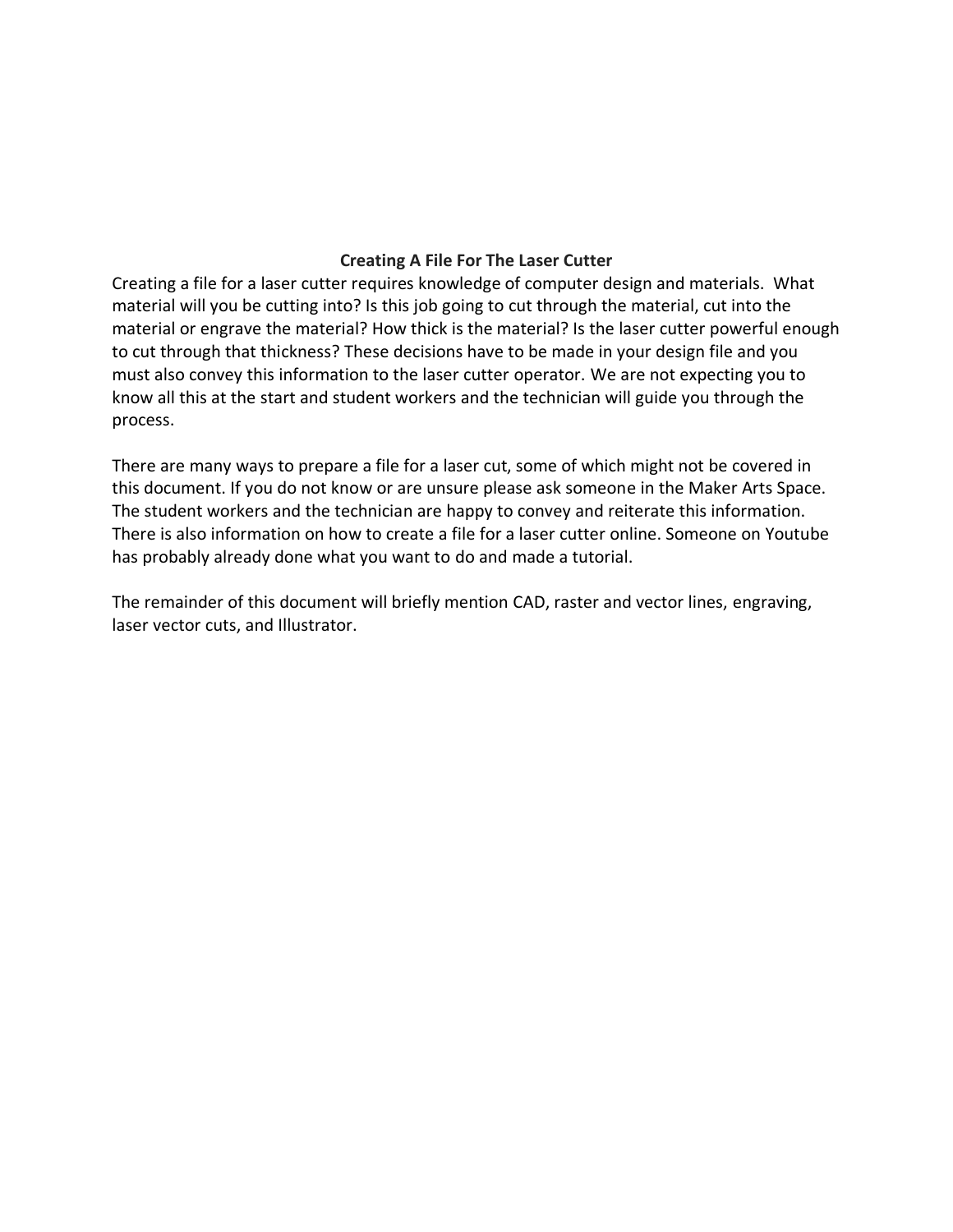# **CAD**

CAD stands for Computer Aided Design. It is a term that has come to mean precision designing where dimensions matter and the goal is to translate the design into the real world, somehow. Some common examples of CAD programs are AutoCAD, Fusion 360, Rhino, SolidWorks. Some common real world applications are architecture, engineering, art, construction, prototyping. Below is a screen grab from Fusion 360. Notice that the exact dimensions are shown (in this case in mm) next to the lines.



On the lab computers in the Maker Space we currently have Fusion 360, AutoCAD 2018, Illustrator, Sketch Up Pro, and Inkscape.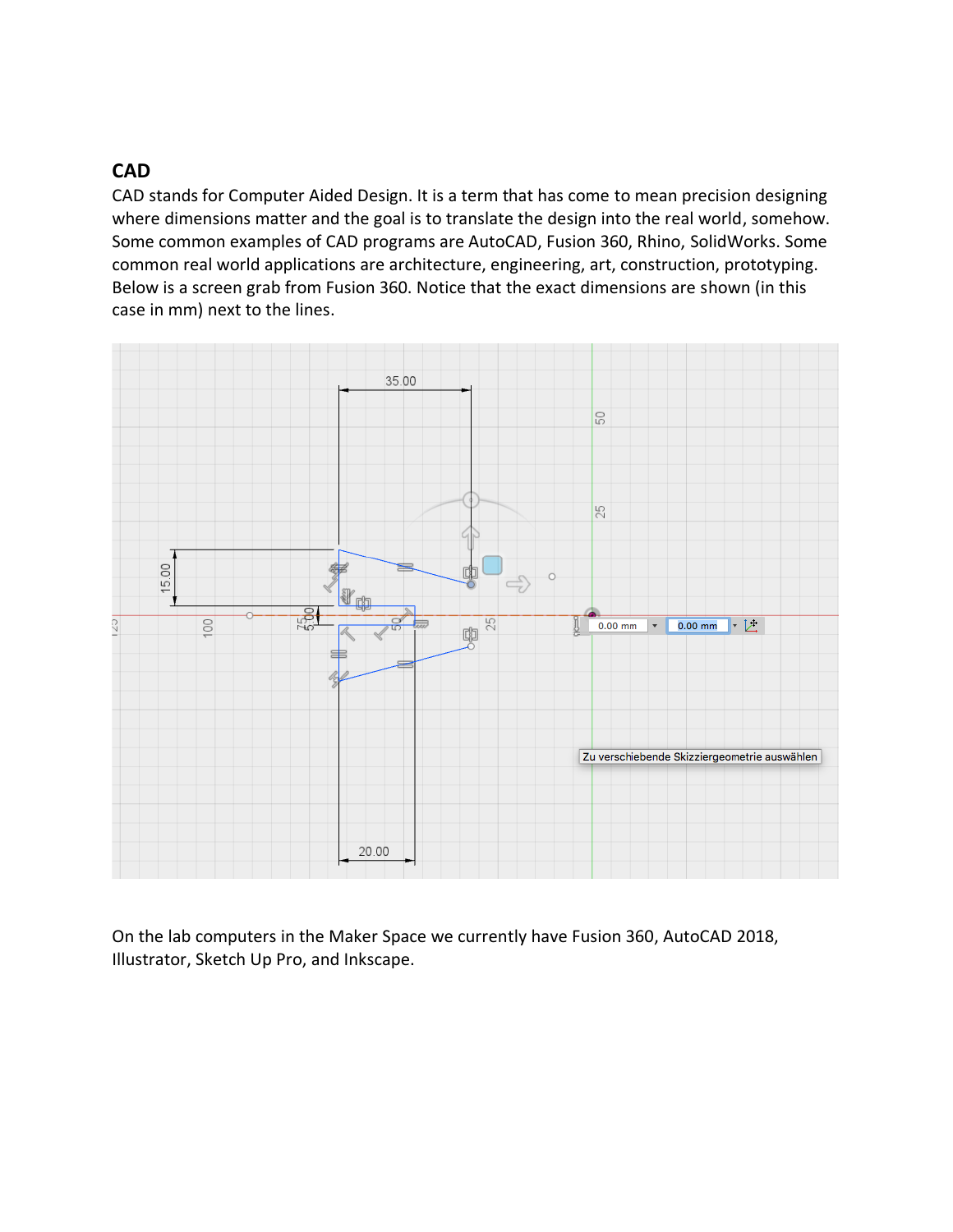### **Illustrator**

Illustrator is a software typically used for graphic design. Though it has a lot of similarities to Photoshop, a reasonable distinction between the two is that people tend to use Photoshop to edit and manipulate raster images like a jpeg, and people tend to use Illustrator to create vector images for clean graphics. More on that in a second...

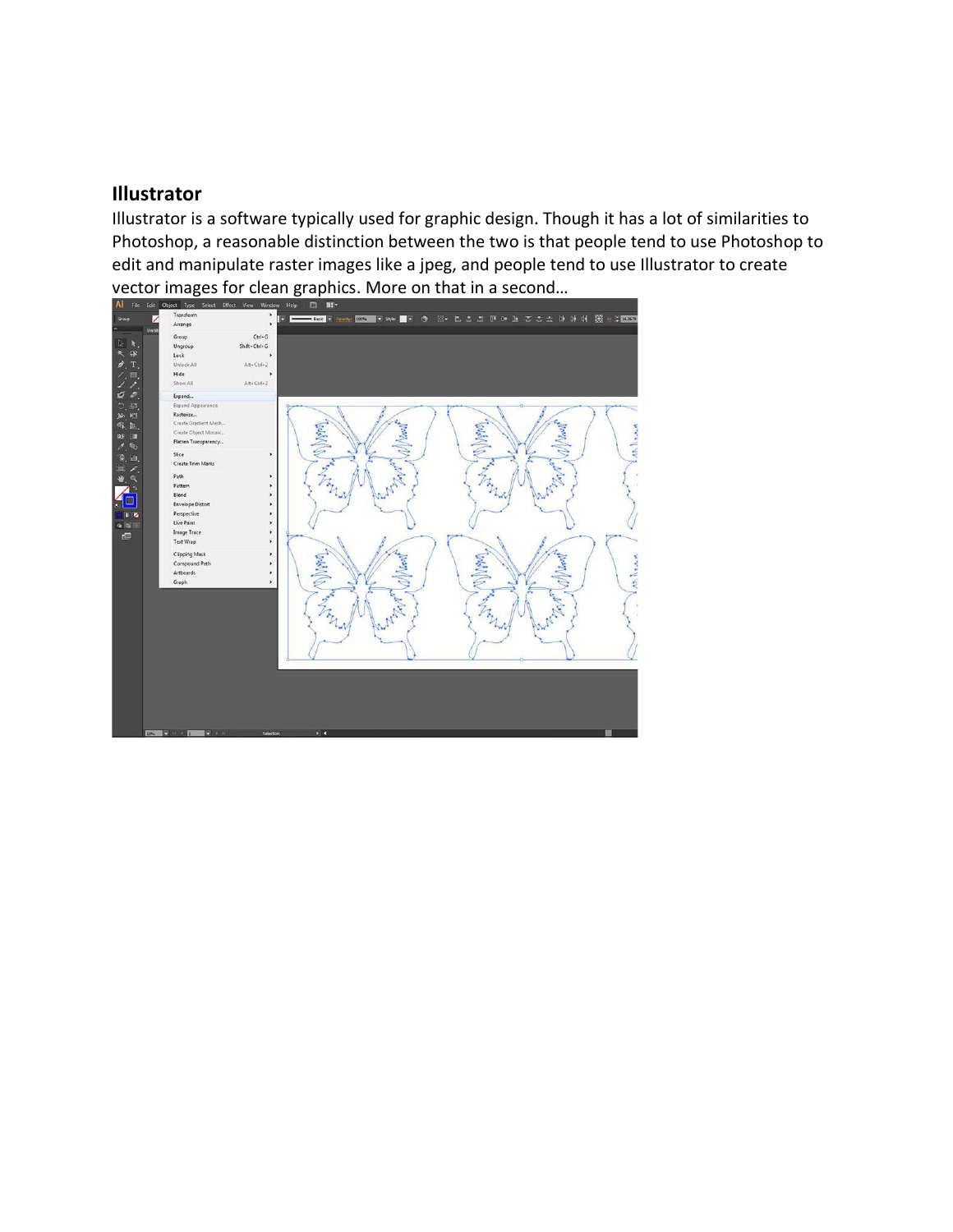# **Engraving and Laser/Vector Cutting**

**A laser cut or a vector cut operation** is when the laser head follows the path of the created vector lines (like shown above in Illustrator and Fusion). When the laser is performing **an engraving operation,** on the other hand, it travels back and forth horizontally burning some areas and skipping over others. There are advantages and disadvantages to both, and experience will help you decide what is better for a given circumstance. Please ask for our help if you are unsure. Typically, engravings take a lot longer but you can engrave detailed bitmap images. Vector lines are quicker but require more knowledge of the machine as you have to think about frequency, power, and speed and how those three variables will affect the material you are cutting into.



In the image example above there are examples of Vector cuts and engravings. Note in the middle is something called a 'vector draw' that is actually a vector cut set at lesser power so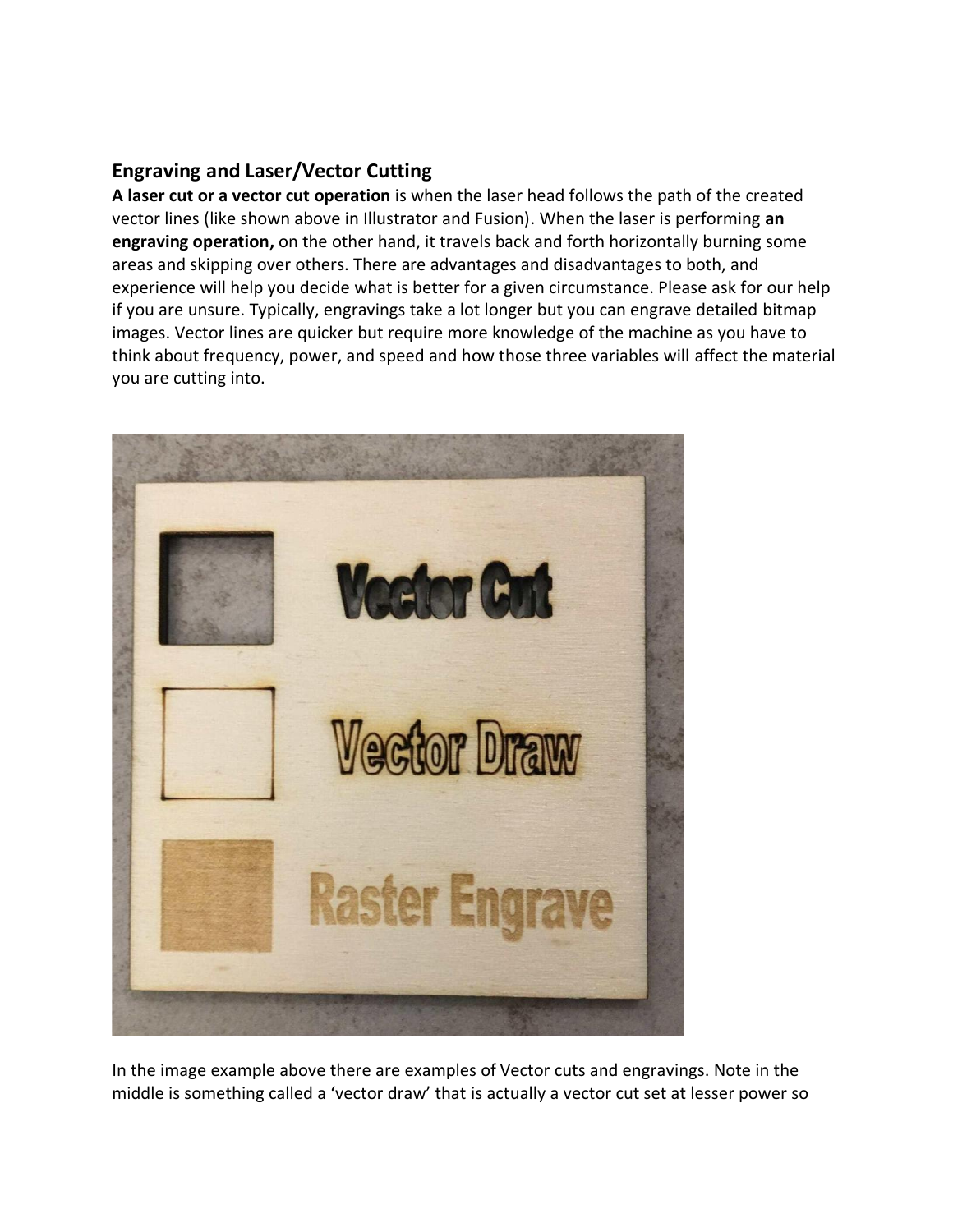that the cut did not go through the material. (I don't know why they named it vector draw, that is misleading.)

# **Raster and Vector**

Raster Images are made of pixels. A pixel is a single point or the smallest single element in a display device. If you zoom into a raster image you will see tiny squares. An example of this is a jpeg image. Vector images are mathematical calculations from one point to another that form lines and shapes. If you zoom into them the quality of the image never degrades.